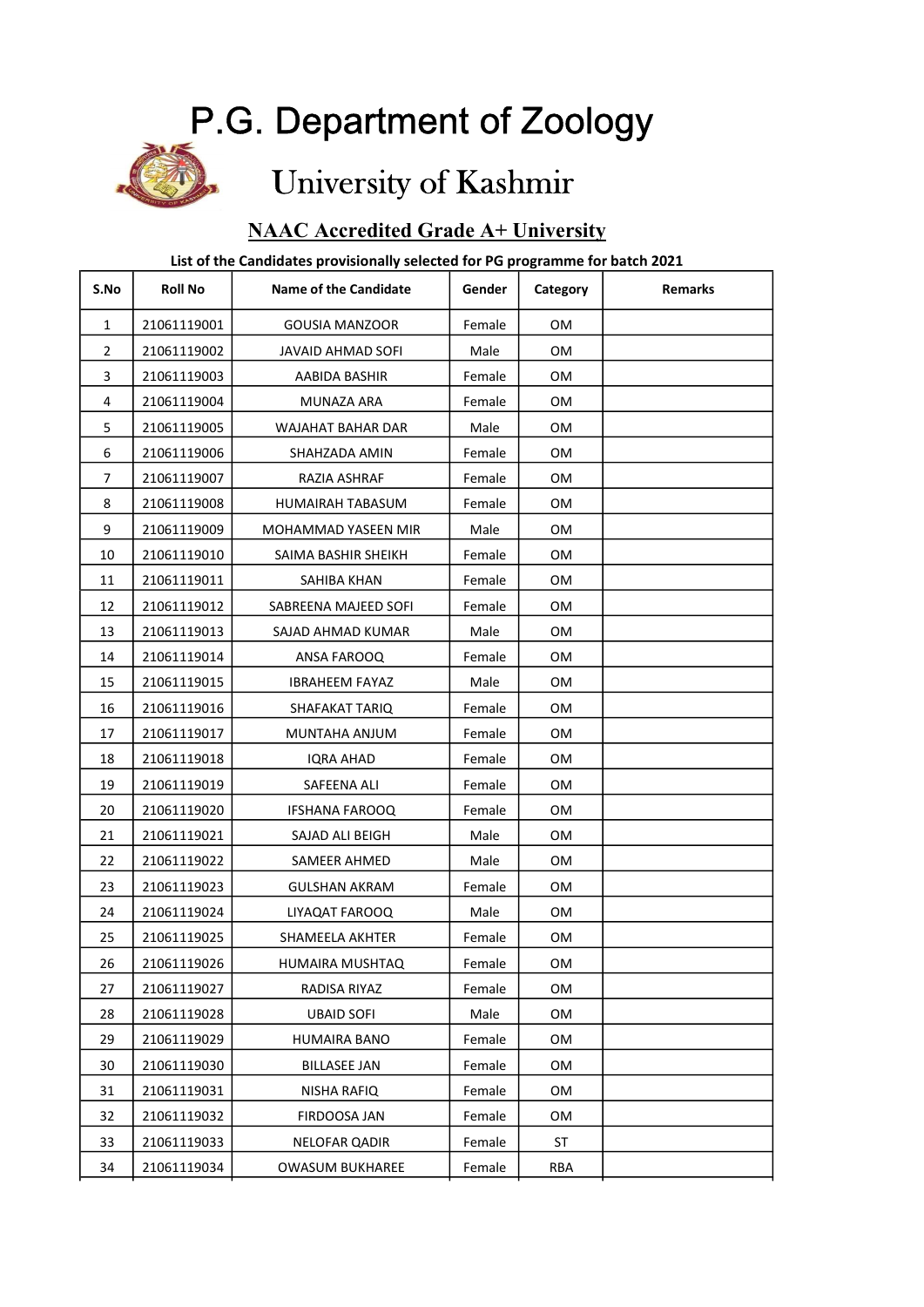## P.G. Department of Zoology

# University of Kashmir

### NAAC Accredited Grade A+ University

#### List of the Candidates provisionally selected for PG programme for batch 2021

| 36 | 21061119036 | AADIL AYOUB                 | Male   | <b>RBA</b>    |  |
|----|-------------|-----------------------------|--------|---------------|--|
| 37 | 21061119037 | AUMINA JAN                  | Female | <b>ALC</b>    |  |
| 38 | 21061119038 | AASY JAN                    | Female | <b>WUP</b>    |  |
| 39 | 21061119039 | <b>NARGIS JAN</b>           | Female | CDP           |  |
| 40 | 21061119040 | MEHVI FAROOQ                | Female | <b>SPORTS</b> |  |
| 41 | 21061119041 | <b>SUHAIB FIRDOUS YATOO</b> | Male   | <b>NCC</b>    |  |
| 42 | 21061119042 | <b>DANISH SHABIR</b>        | Male   | <b>PHC</b>    |  |
| 43 | 21061119043 | AISHA KOUSAR                | Female | <b>OSJ</b>    |  |
| 44 | 21061119044 | <b>MEHAK NAZIR</b>          | Female | <b>SN</b>     |  |
| 45 | 21061119045 | SALFI SHABIR                | Female | EWS           |  |
| 46 | 21061119046 | ZAKIR HUSSAIN               | Male   | <b>EWS</b>    |  |
| 47 | 21061119047 | RAINAM ARSHAD               | Female | <b>PSP</b>    |  |
| 48 | 21061119048 | <b>BINTUL ISLAM</b>         | Female | <b>RBA</b>    |  |
| 49 | 21061119049 | JUNAID MOHI UD DIN          | Male   | 0M            |  |
| 50 | 21061119050 | <b>FALIHAH IRSHAD</b>       | Female | <b>SF</b>     |  |
| 51 | 21061119051 | MAHEENA                     | Female | <b>SF</b>     |  |
| 52 | 21061119052 | <b>BASIT FAYAZ</b>          | Male   | <b>SF</b>     |  |
| 53 | 21061119053 | DANISH AHMAD MIR            | Male   | SF            |  |
| 54 | 21061119054 | <b>HUMEERA RASHID</b>       | Female | <b>SF</b>     |  |
| 55 | 21061119055 | IQRA MUSHTAQ                | Female | SF            |  |
| 56 | 21061119056 | SABREENA IBRAHIM            | Female | <b>SF</b>     |  |
| 57 | 21061119057 | NUMANA KHURSHID             | Female | <b>SF</b>     |  |
| 58 | 21061119058 | MUDASIR AHMAD RATHER        | Male   | <b>SF</b>     |  |
| 59 | 21061119059 | AASIMAT UN NISA             | Female | <b>SF</b>     |  |
| 60 | 21061119060 | MEHVISH AZAD MIR            | Female | SF            |  |
| 61 | 21061119061 | <b>TABINDA WANI</b>         | Female | SF            |  |
| 62 | 21061119062 | <b>BEENISH BASHIR</b>       | Female | SF            |  |

Head Department of Zoology